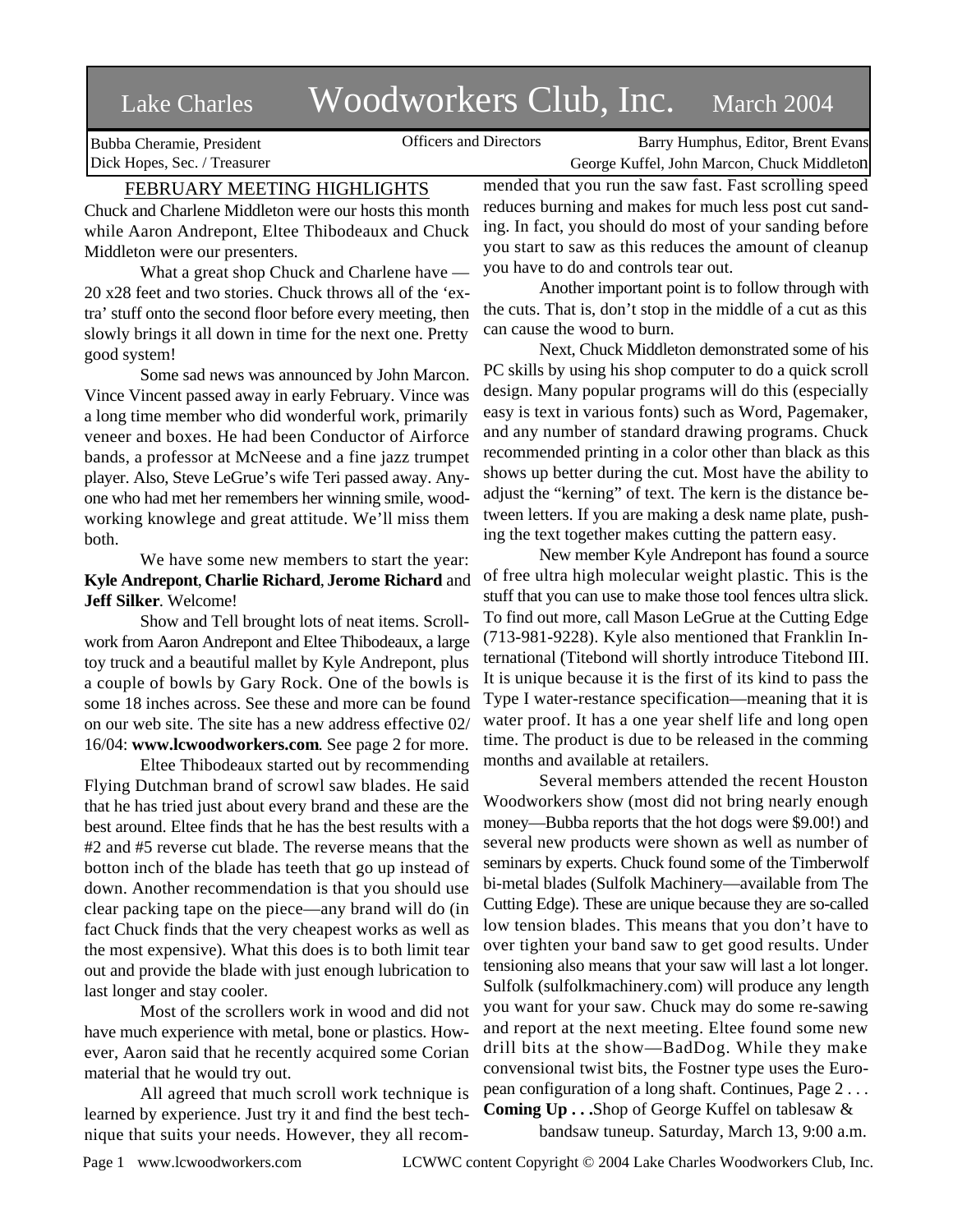## Continued From Page 1 . . .

Long shaft Forstners have been around for a while, but BadDog has brought a European design to the US. Part of the bit is conventional but has a carbide cutter on the edges of the bit. These can be used to cut conventional holes, create mortises by drilling and then connecting the holes by pushing the work peice sideways without a secondary step, create pocket holes, and even power carving. Because they use carbide, you can also cut through thin mild steel, aluminum or brass. The long shaft makes it easy to gulde the bit around angles and groves. BadDog (www.baddogtools.com) also produces carbide router bits and cutoff wheels.

Ray Krull mentioned that WD-40 is a great product for cleaning a rusty iron table, but it is not so good as a final finish as it can promote further rust. After cleaning with WD-40 and then wiping down with mineral spirits (paint thinner), use a wax to coat the surface for a long lasting seal. Don't use a silicone-based wax (like Pledge) as this can affect finishes (can cause the finish to form fisheyes).

John Marcon showed an interesting furniture catelog from Wood Classics. They sell wonderful indoor and outdoor furniture in many different and beautiful designs. What you do is give them a call at 800-385-0030 and order the catelog (or go to www.woodclassics.com and order online). The catelog will give you some great ideas for your own projects.

Eltee Thibodeau said that you can get Flying Dutchman baldes from Mike's Workshop, Inc., P.O. Box 107, Brandon, SD 57005 (605-582-6732, Fax 605-582- 3792) or go to his site at www.mikesworkshop.com. The minimum order is 1/4 gross (3 dozen) and you can mix and match in the same blade category. Mike also sells scrollsaw files that are silicon carbide and useful for carvers, turners or anyone needing a fine file or rasp in tight places. Mike Mororlach specializes in scrollsawing but also has an interesting life story that is well worth reading on his web site (from the Netherlands, experienced Nazi occupation, etc.).

#### NEW LCWW WEB SITE

Instead of a sub-domain, the Lake Charles Woodworkers are now for real on the Internet. We have a new web address at **www.lcwoodworkers.com**. Changes have also been made on the main page for better navigation as well as the Gallery (where your work is displayed). In the Gallery, where there was a long list of work and names, we have organized your work into categories: Cabinets & Furniture; Carving & Engraving; Turnings & Bowls; Scrollwork & Intarsia; Toys & Fun Things; Tools & Jigs and

Everything Else. There are also updated links on the Projects Page and the Links Page to keep you informed.

In addition, we have added a search engine to the main page. To search for anything on the Web, just type what you are looking for and press the Enter key (or click the Go button). The search engine is supplied by Oveture which most professionals believe to be better than Google (e.g., Yahoo uses the Oveture search engine).

We have kept the site clean and simple to make it fast. Enjoy the new look and let Barry know if you have any suggestions, ideas or comments to make the site better for you. By the way, we always need tips, ideas or photos of your work. Email them to Barry at barryhumphus@hotmail.com. If you have a photo in electronic form (from a digital camera), just email it to him. If you have a standard photo, just loan him the picture, he'll scan it and put it on the site (and return the photo). You need to describe it—what it is and what it is made of.

## LAST CHANCE

If you want to continue to receive our newsletter, know where meetings are and enjoy the great things we do, you need to send your dues to Dick Hopes (Lake Charles Woodworkers, 1139 Green Rd., Lake Charles, LA 70611). The cost is low and the benefits are great—just \$20 per year for a family membership. While the Newsletter is on the web, we'll not post it beginning with this issue until after the meeting.

#### EBONIZING STAIN

It can be difficult for some to stain a project made from a beautiful hardwood like walnut. A purist might say that staining any wood is unnatural and thoughtless. Sometimes though, a wood requires stain to bring out its hidden beauty. As woodworkers, most of us appreciate the beauty of grain in wood and it's uncommon for us to hide it. Wouldn't it be nice to see this inner beauty develop without a can of commercial stain?

A few household ingredients will create a potent chemical stain that will profoundly change the color of a wood with a high tanin content—most notably, oak and walnut. Don't forget to wear your rubber gloves and eye protection!

Ingredients: Apple cider vinegar Steel wool pad 3 table spoons of salt Ordinary nails (not galvanized) 1⁄2 cup of water in a spray bottle You will need a bucket or some other means to contain the mixture.

Continues on Page 3 . . .